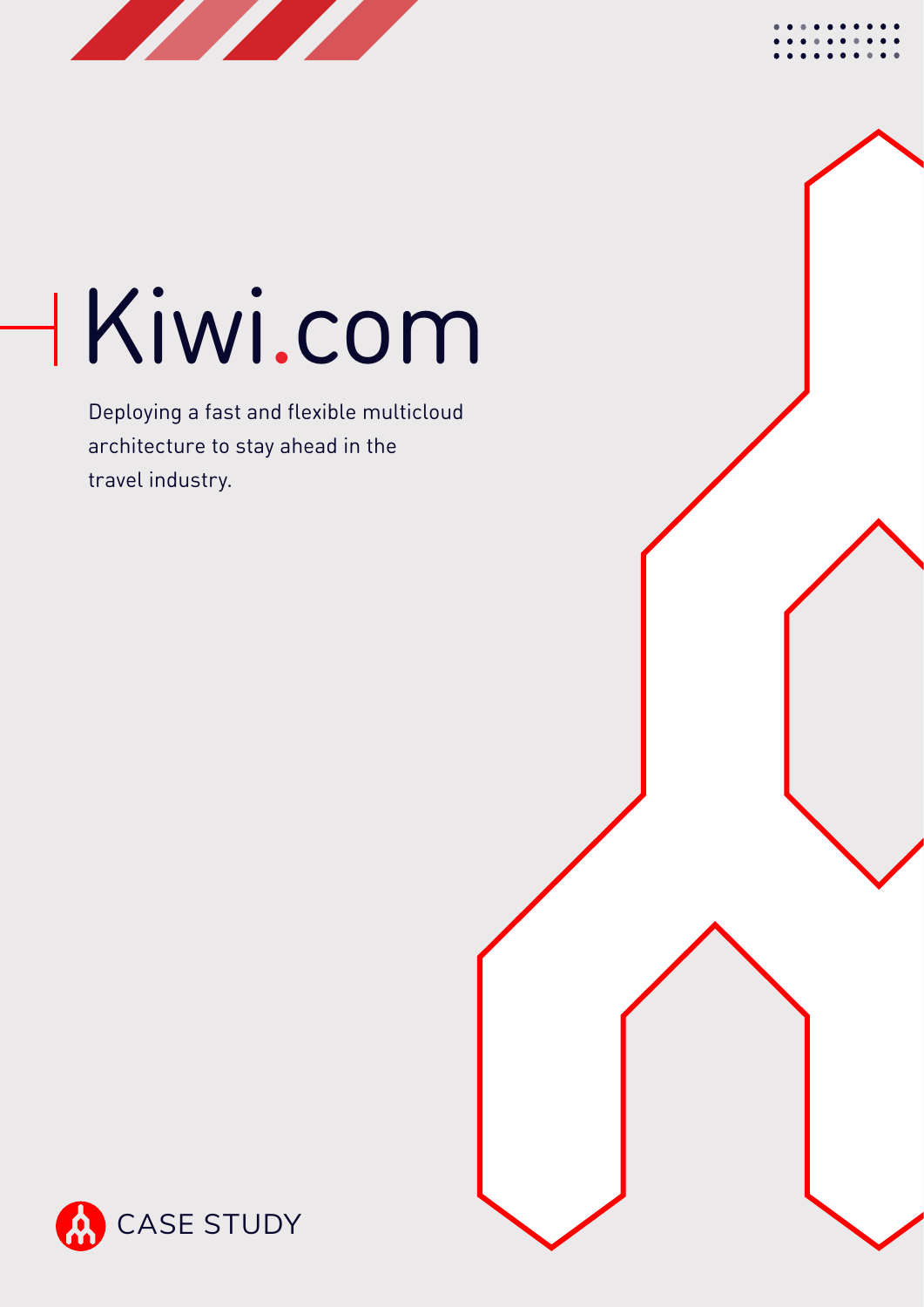# KIWI . COM

# Case Study Snapshot

- Successful migration of workloads in a multicloud architecture
- Stable latency over private connectivity between Google Cloud and AWS
- Restored critical connection in under five minutes during unexpected IPSec tunnel downtime

# About Kiwi.com

Launched in 2012, Kiwi.com is a travel broker leading the 'virtual global supercarrier' movement, which aims to deliver door-to-door travel bookings online, covering flights and ground transportation.

# **Challenge**

#### **Moving data effectively between disparate cloud environments**

With customers making an average of 100 million search queries on Kiwi.com every day, the performance and continuity of Kiwi's infrastructure is crucial.

The volume of queries, plus the more than 35,000 seats that move through Kiwi.com's system daily, require a huge amount of bandwidth. Using public internet connectivity to connect back-end cloud services presented a problem. When the team needed extra bandwidth to support peaks in demand, sometimes the capacity was already used up by other resources or users competing for internet capacity.

To add to the complexity, Kiwi.com had recently completed a partial migration to Google Cloud to take advantage of its mature Kubernetes Engine, alongside Kiwi.com's AWS cloud database, Amazon RDS. Kiwi.com also has over 20TB of crucial operational data hosted on 36 co-located servers at a data centre provided by OVHcloud.

Initially, Kiwi.com established IPSec tunnels to allow its different cloud environments to communicate, but this solution offered limited bandwidth that reduced customer service quality. The public IPSec connections Kiwi.com were using simply couldn't offer the speed, reliability, and security its service required. Kiwi.com decided to work with Megaport to establish more robust, private connections between the different components of its multicloud environment.

# Solution

#### **Megaport Cloud Router for simplified cloud to cloud connectivity**

Using Megaport Cloud Routers (MCRs) — on-demand, virtual routers for dedicated connections — Kiwi.com was able to establish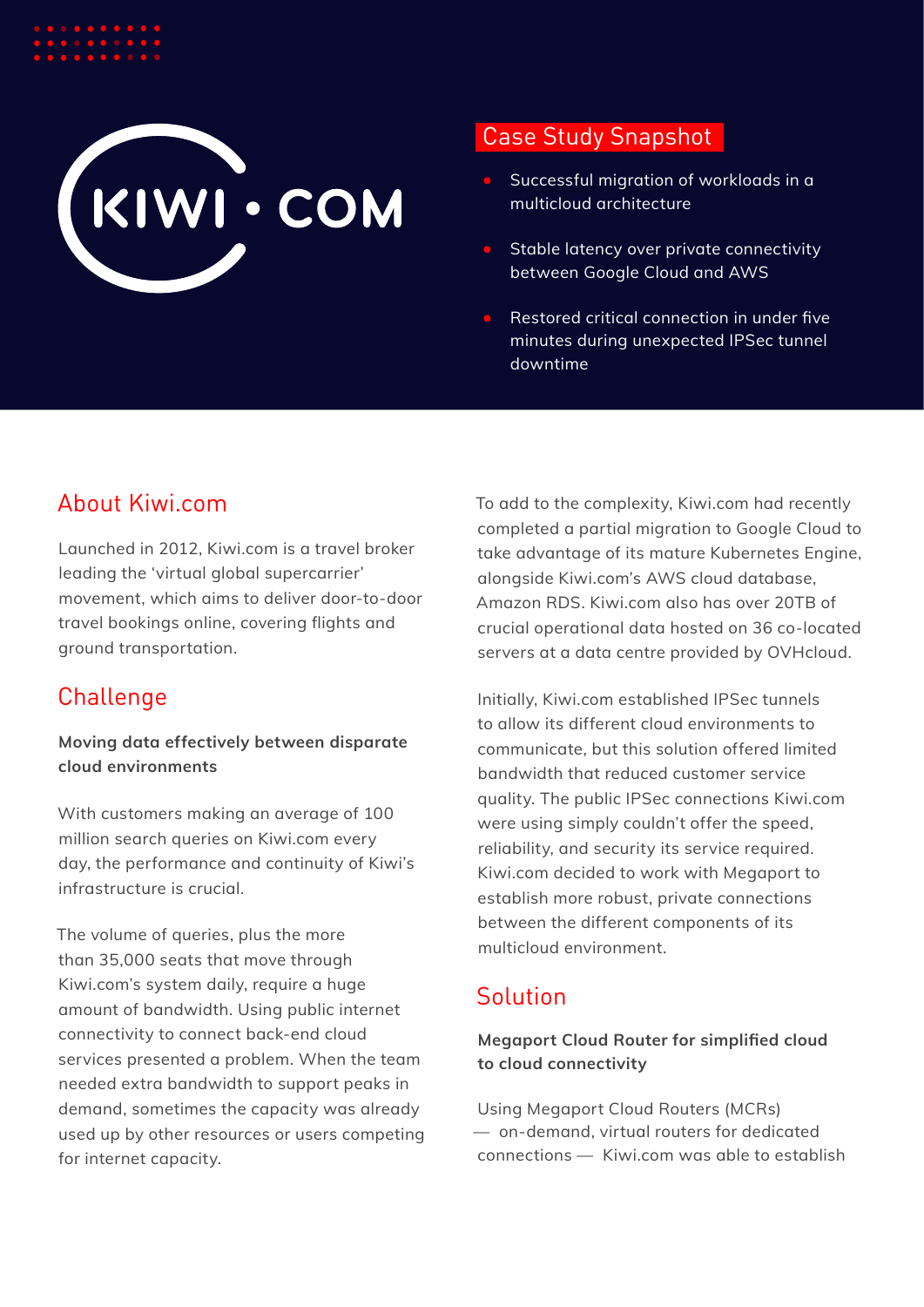

*With Megaport, we know we have dedicated lines — and that's vital for ensuring reliable levels of latency between clouds, especially when we're expecting higher volumes of traffic. I don't have to set up big routers to handle peaks; I can just add bandwidth to our virtual cross connects through the Megaport portal.*

 **-** Miloš Vyletel, Staff Engineer, Kiwi.com

**"**

secure and reliable connectivity between its disparate cloud environments. Data can now be transferred directly between AWS and Google across different public cloud regions without hairpinning the traffic back to their data centre in Frankfurt. Combined with Megaport's Virtual Cross Connects (VXCs), the company established a network infrastructure that can flexibly support the performance and capacity demands for its search engine and booking systems.

## Benefit

#### **Reduced latency and scalable bandwidth**

By connecting its cloud environments with MCR, Kiwi.com benefits from vastly improved reliability, reduced latency and jitter, and the real-time scalability it needs to deal with changing demand.

In an industry that sees frequent peaks in traffic — particularly during promotions and busy holiday booking periods — Kiwi.com can now preemptively add extra bandwidth to its Megaport VXCs to help with the additional server load and scale back down in tandem with business needs.

In addition to preparing for expected scenarios, Kiwi.com can now respond to unpredictable disasters more effectively, too. During an unexpected overnight outage of an internetbased IPSec tunnel between mission-critical Google Cloud and AWS workloads, Kiwi.com was able to restore the connection in less than five minutes by establishing a temporary VXC between two MCRs.

## Future plans for Kiwi.com

As Kiwi.com continues to grow, its bandwidth needs to expand alongside it. In the coming months, the team is planning to add additional services in Paris to support connectivity between its AWS and Google Cloud resources and its OVHcloud hosted environment.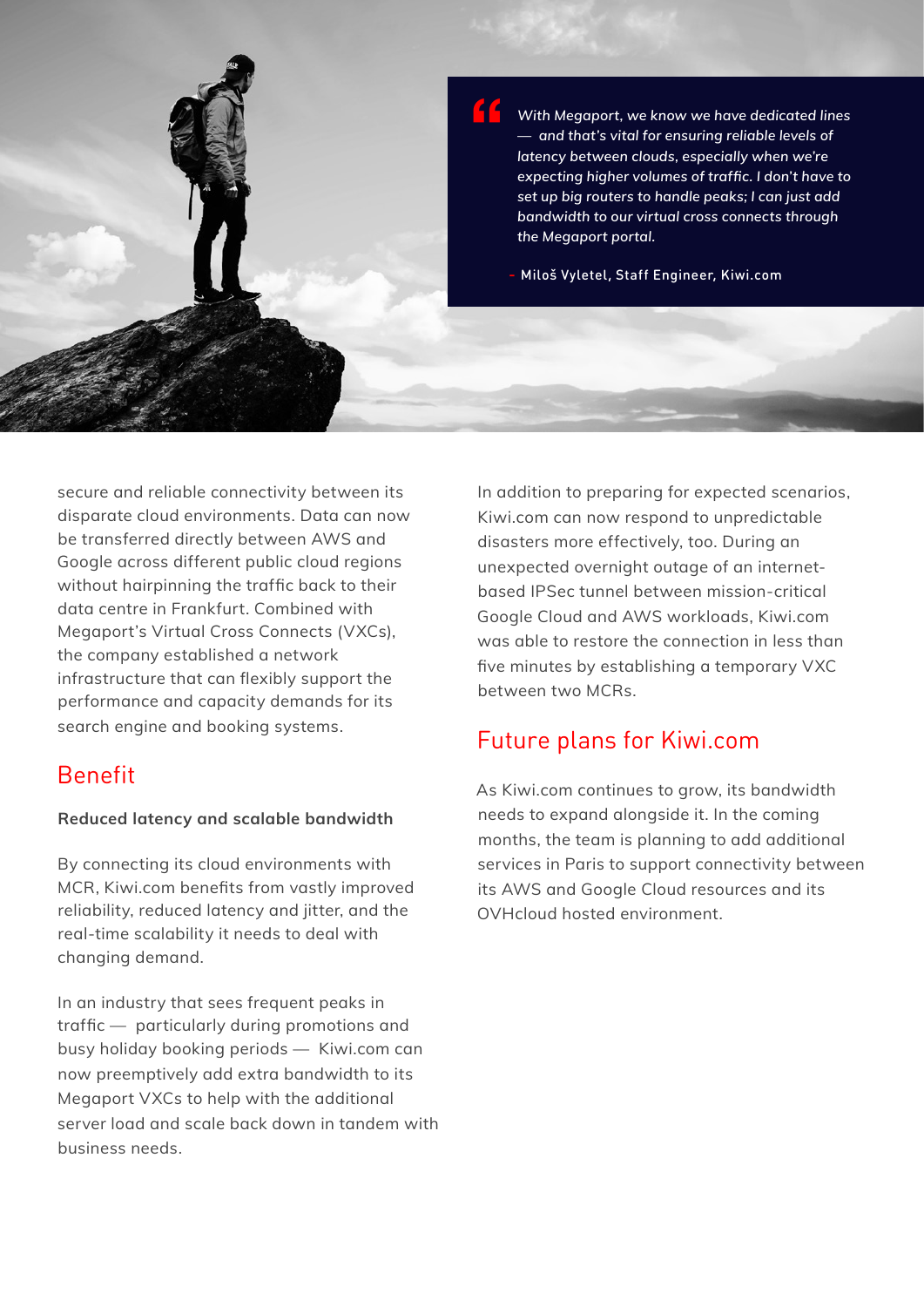